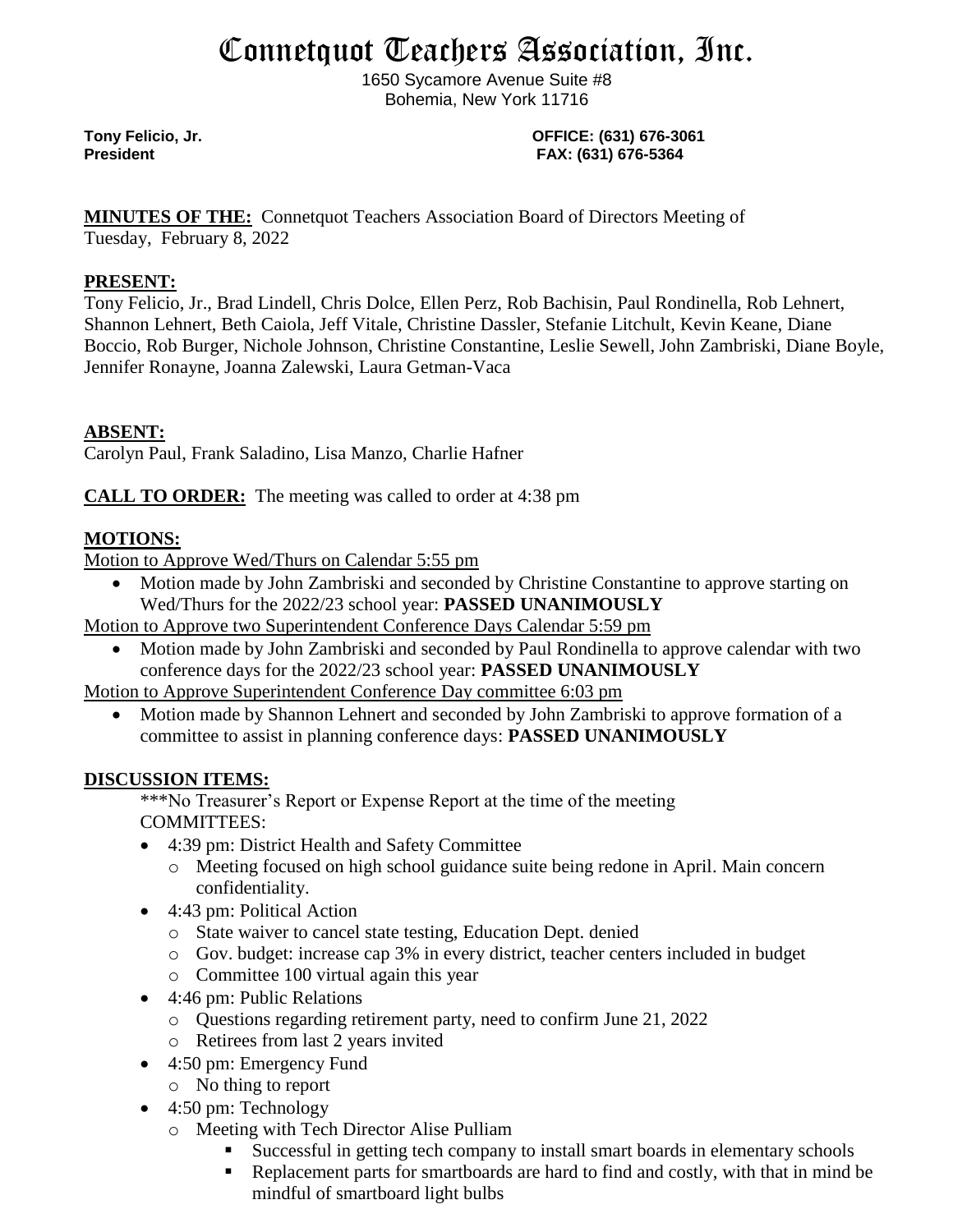- o Teachers should not be using any website that is not State Ed Law 2D compliant (controls who can use student data and how it's stored).
- o Question for Tech: Any guidance regarding independent student browsing?

## OLD BUSINESS:

- 4:59 pm: Arbitration & Grievances
	- o Academic freedom grievance arbitration set for April. Optimistic will be settled but BOE declined last agreement.
	- o Nurse prep period: no new developments
- 5:01 pm: Virtual Teaching for Quarantined
	- o Attorneys on both sides discussing, delay is caused by language
	- o Number of students it pertains to have gone down significantly
- 5:04 pm: Discipline Committee Update
	- $\circ$  Jan 27<sup>th</sup> meeting, purpose to assist elementary schools in handling similar discipline to keep uniform and trackable throughout district
	- o Ms. Poppe offered support
- 5:08 pm: Other
	- o Teacher college, no new update, is supposed to revisit in spring.
	- o Negotiations currently going nowhere, district wants to declare impasse without really ever attempting to negotiate. Exercise patience for now, but be ready to react. Reps should gauge where members sit on this. **Current proposal: 0.75% salary increase, cap insurance buyback to \$5000, reduce leave days by 2, increase insurance to 20%**
		- BOE votes on impasse tonight
		- Fact finding and mediation is non-binding

## NEW BUSINESS:

- 5:37 pm: Superintendent's Conference Day/Calendar
	- o Most recent draft, Superintendent concerned regarding 184 days, though language says up to 184. Keep Superintendent Conference Day at beginning of year instead of in March.
	- o Most recent calendar most consistent with BOCES
- offering committee for  $2<sup>nd</sup>$  Superintendent Conference Day
- 5:29 pm: Calendar
	- o Met with Ms. Poppe to discuss problems with reading program
	- o (See motions above)
- 6:05 pm: New Guidance on Isolation/Quarantined
	- o Forms need to be filled out when isolating/quarantined sent by Gail Santos via email
	- $\circ$  If you test positive, (still accepting home testing kits) you do not use days and still have up to 10 days
	- o If you return earlier than 10 days, use k95 mask supplied by school
	- o Teachers may be out due to COVID on 3 separate occasions and not utilize days. If they are just quarantined, teachers may instruct from home and not utilize leave days, otherwise leave days will be used.
- $\bullet$  6:12 pm: Other
	- o Special Education: Laurie O'Hara and Tony had discussion
		- Conferences don't have to be in person, phone conference okay
		- **EXECUTE:** IEP coordinators cannot direct teachers, they are used as a resource only
		- 23-page packet has misinformation
		- Whole process needs more consistency
	- o Announced observations weigh more (90%) than unannounced observations so administrator that knows teacher better should do announced as per APPR
		- Don't go on my learning plan to acknowledge, should receive hard copy
		- First observation should be returned before second observation is conducted